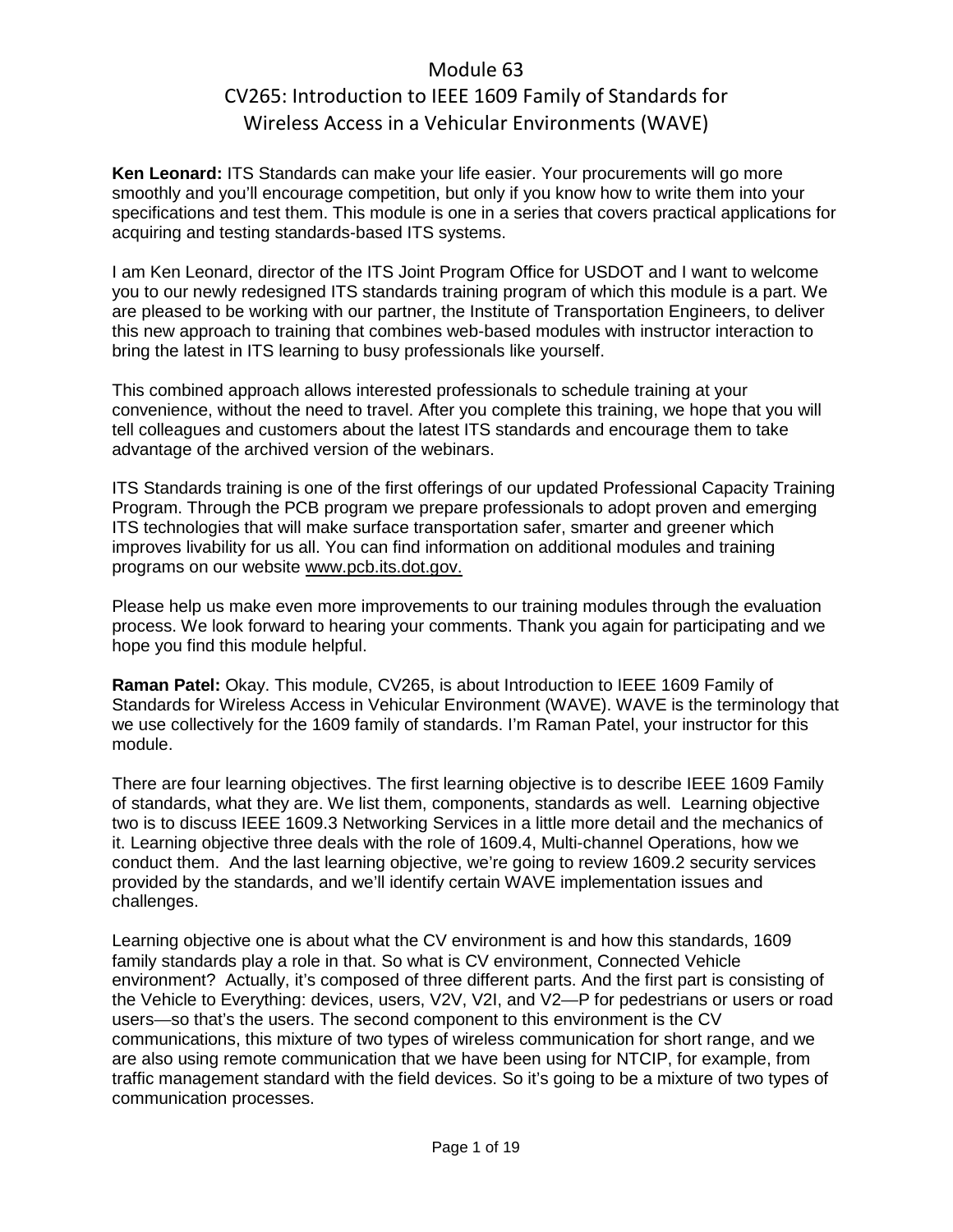The third component, which is the main one also in this environment, is the safety and mobility applications. This application process is messages between different devices and they exchange information with each other and then if necessary, they issue warnings for driver, so the drivers can take certain actions. So there are three components, users, participants, devices, communication mediums and applications.

So what is CV environment? What is so unique about CV environment? Well, dynamic operational characteristics. Everything is changing. The participants are constantly changing. The devices' needs under this changing condition is also changing. For example, as shown here in the diagram, if you look at these two vehicles moving in opposition direction, there's a Doppler shift in the speed, for example. Both vehicles' total speed will be 120 or so, as an example. So that's the changing condition among the vehicles, the way they move on the roadway.

The third thing is the safety applications require frequent communications. For example, the safety applications require ten times per second kind of communication. So all these things are changing, that's what makes the CV environment dynamic. It's constantly changing. What is the WAVE communication system? WAVE communication system is a communication system, as the title suggests. But more precisely, it is a radio communications system. Everything is being broadcasted in the sense that it is an RF energy. And it provides ad hoc wireless connectivity for V2X. V2X means V to everything, to enable safety and mobility applications at the higher level entities.

All applications are considered higher level entities. So you will hear this word or terminology, applications at higher layer, very often in this discussion. And they provide privacy. It's like pseudonymity, where the data is coming from, who owns the data, and how the data is to be used. So those issues are privacy-related issues. And then security, of course, is authentication, where the message came from, who sent the message, and how it's supposed to be used. So the integrity of data that is being produced by the message is also an issue.

If you look at this diagram on the right side, which shows the general environment of connected vehicle operations in the field, and it gives us situational awareness. It provides more information in a dynamic way. Users and participants, everybody's together in this diagram shown are connected wirelessly. So that's what wireless system is. It's a communication system. Precisely, it's a radio communication system. So what is the mission of the WAVE— WAVE standard is?

Well, as this title suggests, the mission drives three key important ingredients. First, the development of interoperable and low-latency and low overhead. All these three key ingredients are embedded in the mission of WAVE standards. So devices need to work with each other. Also, they need to work faster in terms of delivery of message, and also low overheads. The messages cannot be lengthy. It has to be short and delivered very quickly. So what is the latency supposed to mean? Latency is a measure of time delay experienced in a system. It's end-to-end delay, how long it will take.

For example, in this diagram we are showing, Connected Vehicle Environment, all these different devices connect to each other, and the information or the messages, the exchange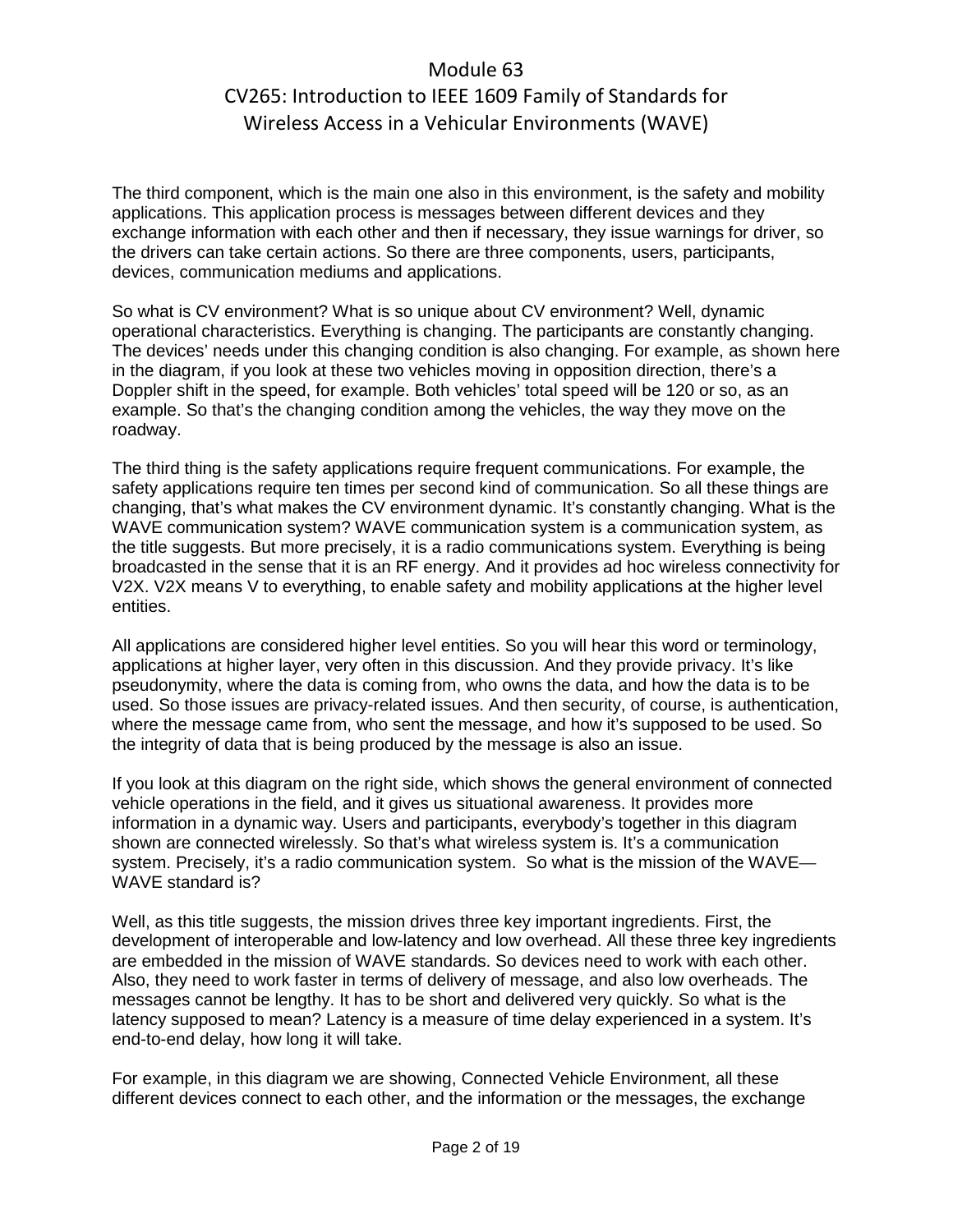needs to be delivered very quickly. So the latency, for example, for the collision warning application is set at around 0.1 seconds. So all of the expectations that the message will be delivered within that latency limit is now fulfilled by the WAVE mission, WAVE standards.

Okay. So there are two types of communication technologies under consideration and we are using both of them, and we will discuss. The first one being the Dedicated Short Range Communication, or DSRC, which we have been using in the United States for many number of years now for different purposes. But here, we are using it for wireless connectivity on the roadside. So that is SAE standard J2945/1 for V2V safety application, and IEEE 160 family, particularly 1609.3 here shown, networking. We are using that as part of the Dedicated Short-Range Communication, DSRC.

The second alternative available is under preparation right now, and that is called LTE, Long-Term Evolution, V2X. It works on the Sidelink Mode 4 using PC5 interface. This is a 3GPP, third generation partnership project, release 14, 15, and now WAVE standards are being adjusted or under revision to make these WAVE standards available or suitable for this approach of LTE-V2X. So this is the second option available for us to use in Connected Vehicle deployments.

So uses of WAVE, J2735: V2X Data Dictionary messages, includes basic safety messages and the mobility-related messages. J3061 system engineering enhancement to the dictionary, 2735, is an information report. So these are published reports. So to also look at this list here, we also have additional published reports available, which are related to the standards, J2945, 45/1, 45/2, 45/3, 45/5, and 45/9. All of these standards collectively, and they are all published, and they are using WAVE standards, related to WAVE standards.

Also documents that are being developed now—or standards and documents both being developed right now—that will use or uses WAVE includes 2945/1, which is a vehicle-to-vehicle safety communications. This is a comparative to 2945, and this will be used for LTE purpose, LTE-V2X purpose. There is also 45/4, here is used for road safety applications for curve speed warning, work zone safety, and reduced speed zones. So there are certain application base standards profiles which will be available for us to be using it in CV deployments. This list is pretty much under preparation right now, in the development process, and it will be available once this process is completed.

There are standards—SAE standards—also in development, which uses WAVE standards. It includes particularly the important one here—right now shown at the top—is J3161/1, which is an on-board system for LTE-V2X.T hat was the second communication options that was mentioned earlier, and we will be using WAVE, using this particular J3161 standard one profile and discussion that will be available. That will make it suitable for PC5 Mode 4, physical interface, and that's something we will be using down the road.

The J3161 C-V2X profile shown here in the second bullet is giving us the 5G type of approach for using Connected Vehicle applications. And the other one is J3180, 86, J3216 and J3217 and J3224, all of them are related user with standards—that they use with standards—and they are all related to SAEs. So what is the relationship of WAVE protocols, the architecture to the OSI? There are two other models that we have been showing literally in the standard documentation as well as here in this slide.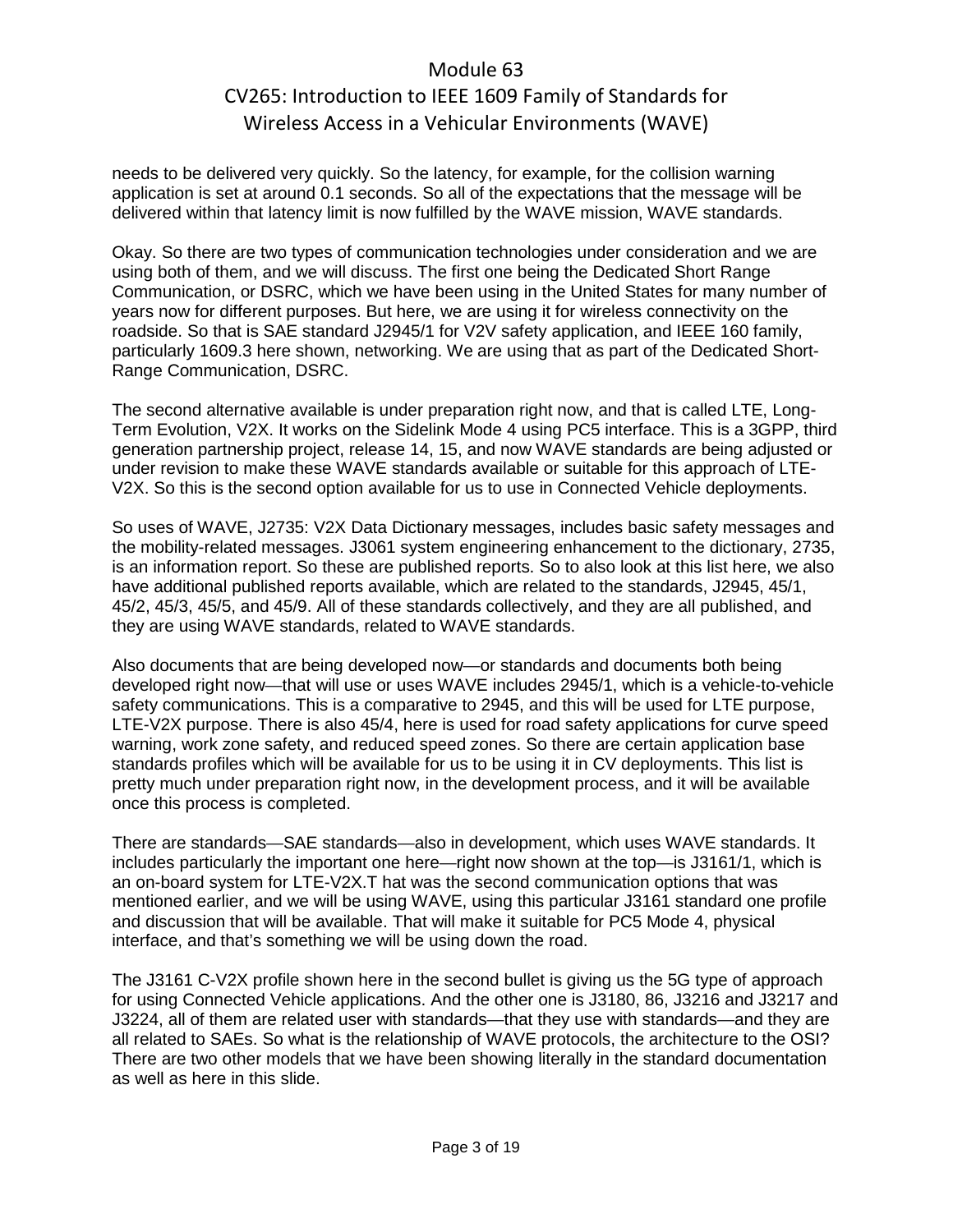In the middle, you are looking at the OSI reference model, which is a seven-layer reference model beginning with physical one, layer one at the bottom, data link two, network layer three, transport layer four and all the way up to the application layer. On the right, we are looking at the protocol approach applied to WAVE architecture. Layer five to seven are not used by WAVE. We are dealing only below that, meaning that network layer and transport layer, LLC, and physical layers.

So layer one, two, three, four are now addressed by the WAVE architecture. If you look at on the left side of the middle OSI reference model, we'll be looking at the idea station reference architecture, which also uses the OSI reference models for general connectivity requirements. And it begins with the access layer at the bottom, which is layer one and two, and network and transportation layer, three and four, is also combined. And then, of course, they also have the terminology used as facilities layers, which includes layer five, six, and seven.

As I said earlier, WAVE does not use level five to seven, and we generally refer to the higherlevel entities or applications, which is being handled under the other standards, such as SAE J-Series standards. So this is the relationship of WAVE to architecture referenced to the other two models that are shown here. So what are the standards used by WAVE protocol architecture or stack as we might say? We might say that 1609.0, which is the architecture general guidance provided under this standard, is pretty good, and it covers all aspects of the WAVE standards.

1609.2 deals with the security services. 1609.3 deals with networking services, and 1609.4 deals with multi-channel operations, which are important contributions of the standards in the sense that we are able to now move from one channel to another channel to receive messages. 1609.12 is the general identifier. It's an organization that provides for the family of standards. IEEE 802.11 plays an important role here. MAC layer, the media access control layer, the sublayer and physical layer. This is where the activities for data actually—or message actually gets transferred to the physical medium.

This is a very simplified architecture diagram, which is very helpful to us to understand how the standards are now coming together in each different layers. So, let me explain with saying that higher layer entities is not shown here. The message part of the discussion is not appearing here, but the rest of the other standards are here. So, let's start with WSMP. Wave short message protocol, it is a customized protocol for low latency in general. Also, the IPv6 features are also optimized for low latency.

So, both protocol stacks are existing in this architecture side-by-side. WSMP, which is a new one, and the traditional IPv6 are shown together. At the physical layer, at the lower two layers, layer one and two, we have applied 1609.4, which is now multi-channel operation, and at the lower two layers, we have a MAC and physical layers (PHY) are now governed by 802.11 standard. On the other side, on the left side, we are showing 1609.2, security services, provided by the WAVE standards architecture. This is shown outside of the management plane. It's an independent standard, and it's now being amended in many ways to take care of other aspects of the security. 1609.3 is currently under revision, as I said earlier.

Also, this new version will accommodate LTE-V2X. It's not able to do that. We are okay with 802.11 DSRC, but we are not okay with PC5 3GPP at LTE-V2X. That adjustment in 1609.3 is a necessity, and now the working group is working. So that aspect should be done sometime in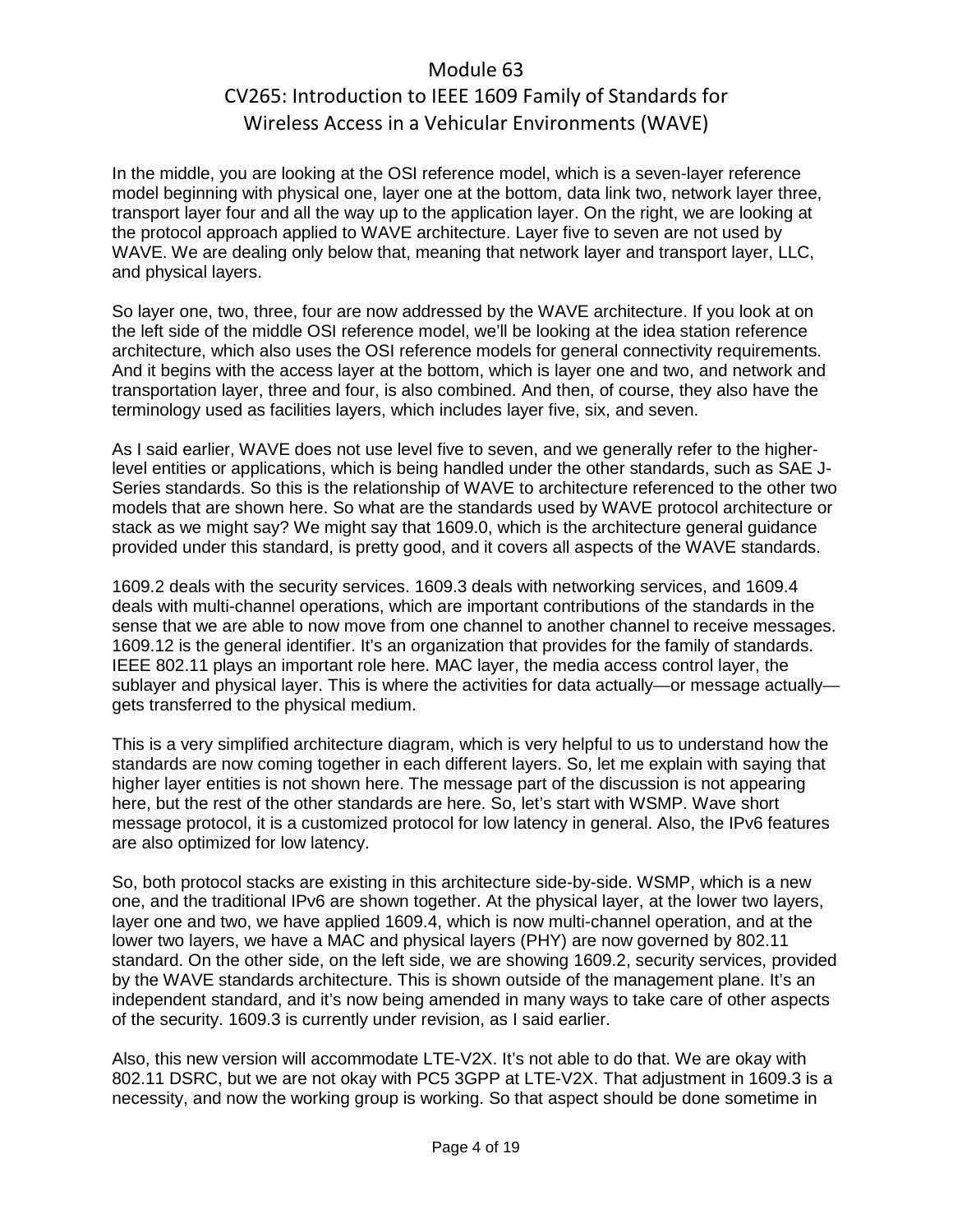calendar 2020. So, when that's available, this WAVE standards can also be used for LTE-V2X. So WSMP protocol, what is the purpose? What is the value?

However you say it, it is well suited to messages based on applications. So, it provides us with the low latency needs of CV applications, and it only supports broadcast, like one-hop messages. Once you put the message in broadcasting, it goes out to the receiving device. So, it's a one-hop direct communication. And the other part is it deals both at the network and transport layer. It's a common protocol that we use for both networking and for transporting messages. The IPv6 is also adjusted for low latency needs. There was some adjustment necessary so that it can be used in the environment that we are discussing today, which is the Connected Vehicle applications.

It has a little higher overhead and it also supports Unicast at the end-to-end kind of communication, and also handles larger messages, such as the information transfer, private conversations, and also dealing with the network communication. And it can be used with the traditional combination of UDP/IP or TCP/IP. So, both these protocols are deployable in CV architecture, WAVE architecture that we've been discussing here. So now let's look at the 5.9 GHz spectrum assigned by Federal Communication Commission (FCC). This is actually the current design that we are discussing.

So, the current design includes the concept of service channel, SCH. For example, SCH 172, shown here, is actually generally known as safety channels. Only safety related applications, life and property applications that are dealing with such a high level of safety issues are now covered by SCH 172. There's no other traffic on that except for the basic safety messages and safety related applications. Channel 178 currently is assigned—most typically, it deals with the broadcasting of advertising services. So, what are the other types of services available on other channels? This current spectrum design has seven channels. There are six SCH or service channels and one control channel, 178. So, 178 tells us where the information is available on the other channels and what that information is. 184, SCH 184 is used for emergency vehicles, and has a little higher power definition in terms of broadcasting power and that kind of requirements. Channel 174 and 176 are used for downloading application software parameters. For example, over there, you want to provide the updates. Without touching the devices, you want to conduct upgrading the devices, then you can use channel 174 and 176.

Similarly, channel 180 and 182 are also reserved for uploading mobility type of operations and performance logs. So, this kind of combination in this current design is allowing us to use seven channels, and this is current design. The reason why we use the word "current design" is that at the moment, this is the current design. It could in the future change, and it's governed by the FCC.

So how do devices work? This is another terminology we use very often in this discussion is the WAVE devices. So, WAVE devices actually transmit and receive messages or data from other devices in the vicinity. They're only interested in the messages of transmission and receiving messages in the vicinity. So, for example, a roadside unit, (RSU), is mounted on the pole or the mast arm as shown here in the left diagram that we're looking at, right?

On the right side, we are showing onboard, OBU, which is a roaming device, which is actually inside the vehicle. And between these two, RSU, which is a fixed device, and OBU, which is the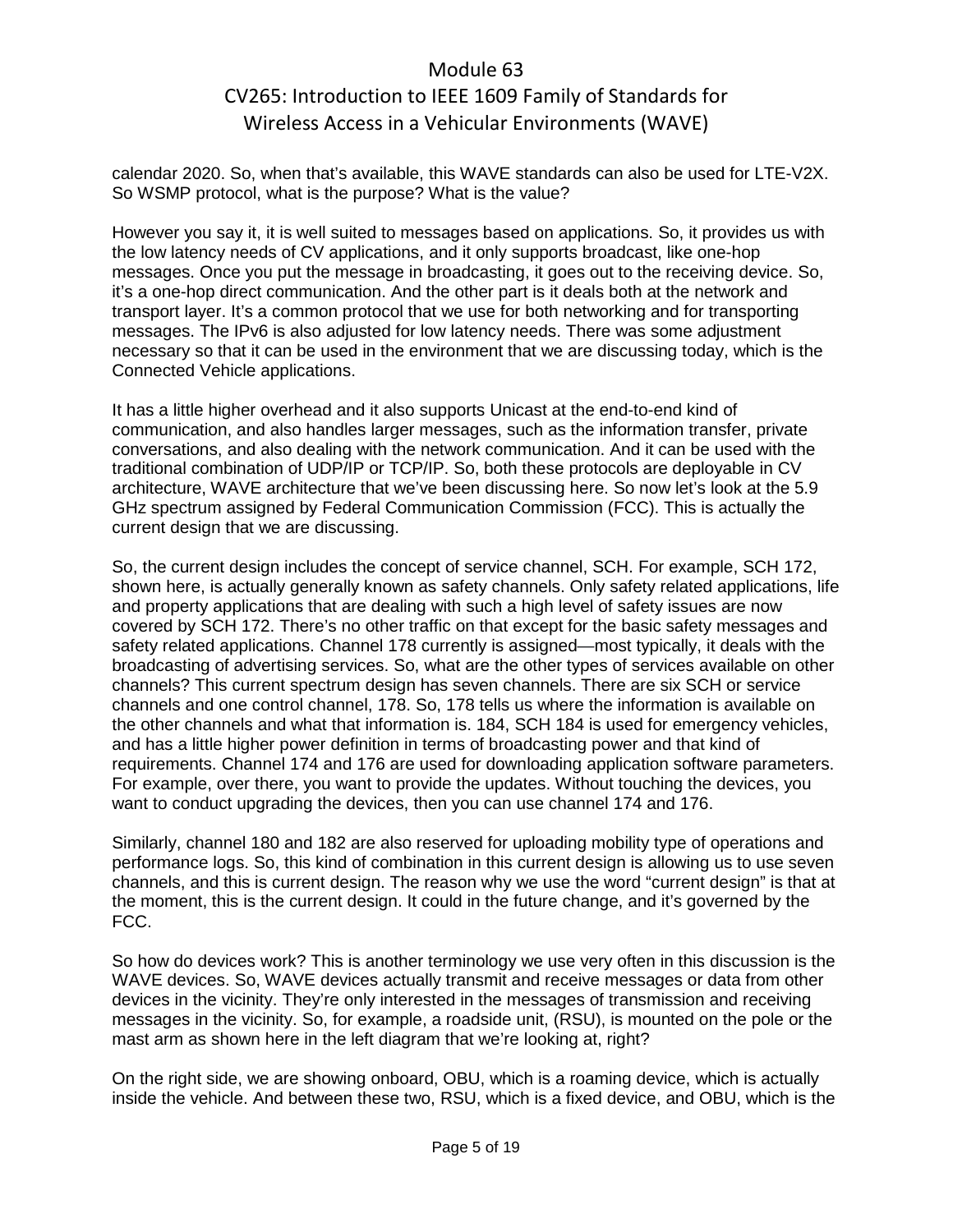roaming device, the information transfer or the message transfer is occurring over the air in a broadcasting manner. So that's what the devices do. They transmit and they receive message from each other in the vicinity. There are two terminology that are attached to the WAVE devices.

The provider. The provider is the device that uses or sends the messages. So provider uses WSA, WAVE Service Advertisement, which is normally conducted on channel 178 to indicate whether there is some other information available or opportunities are there for you to tune to other channels so you can get additional information. All right? So that's the job 178 performs. And this device is also called provider or sender, because it sends the message to others. The user functional—the activity is conducted by the device. So, channel 178 is being monitored by the user device.

Those devices who wants to receive or desires to get the information will tune to 178 and see what's available. So, devices play two roles, provider or sender, or user or receiver. So, let's have one activity now in our learning objective one.

So, the question is: which of the following is an incorrect statement related to WAVE system? A) WAVE devices deploy IEEE 1609.3 standard; B) WSMP/IPv6, both protocols, can be used at the network layer; C) WAVE Service Advertising, WSA, indicates BSMs, basic safety messages, on SCH 172; and D) V2X includes all forms of CV communication services. So, let's review the answers now.

The correct answer is C because WAVE Services or WSA indicates BSM on channel 172. That's actually not correct. So WSA is not used for safety 172 messages, because safety messages are always present on 172 channels only, so you don't need WSA. And A statement is incorrect, because 1609.3 standard is actually providing networking capability. It's actually a workhorse of the WAVE standards. Answer B is also similar, the statement is correct, because both protocols, as we discussed, are provided or supported by the WAVE standards. And the last answer D, the statement is correct, because V2X includes everything, V2V, vehicle-tovehicle, vehicle-to-infrastructure, vehicle-to-positions, so everything is included in V2X.

Now, let's look at learning objective two, 1609.3, networking services. In the standards, networking services is a collection of management and data services. There are two planes. The data plane deals strictly about the messages and the management plane deals strictly about how to support whatever activities is going on in the data plane. So, there are two separate roles assigned in these two different planes. Let's look at the management plane here.

The management plane actually contains the function, full function in directly supporting what is happening in the data plane, WSA monitoring services, MIB. MIB stands for Management Information Base. It's a collection of data elements for device to manage itself, and IPv6 configuration. These three key functions are performed by the management plane. On the right side, we are showing data plane. So, let's look at what the data plane provides. So, data plane services includes WSMP, the protocol that we discussed earlier, this protocol at the network layer, and at the transport layer. So that is a key part of one-hop broadcasting messages.

For example, basic safety messages are transferred in one just single hop, and it goes on the device. So that's the job performed by WSMP. The LLC layer also is supported, and we also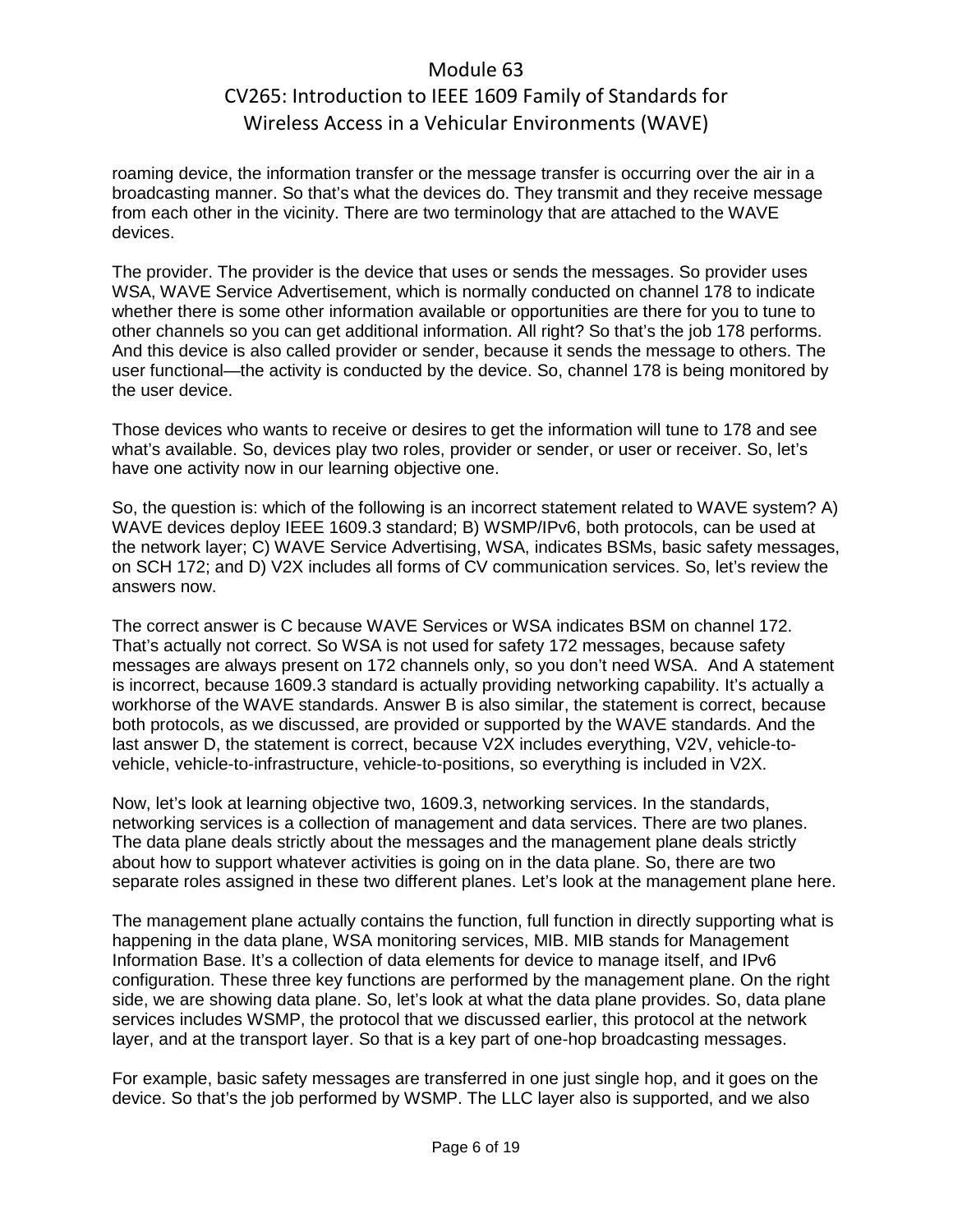want to include that in this standard, we are discussing protocols supported by the transport and network layer and at other system layers. The IPv6 is also used for larger data transfer. For example, probe uploads, unicast messages between private conversations, and also the networking services, and we'll use one example for RSU to see how RSU can be used for routing services.

So, these activities are taking place in the data side or data plane services. And at the lower layer, we will have other types of services performed by the other standards. So, both standards, both protocols here mentioned, WSMP and IPv6, are distinct. They're both separate and distinct networking protocols. I put this note here just in case you are dealing with both of them together, and I want to make sure that we understand that both are independent, and they are distinct. They are not contained in each other's data frames. In other words, for example, IPv6 frames are not transported over WSMP or vice versa.

So, both of them have been assigned a particular task throughout this architecture process. The data services use this WSM, very short message, WSM, and has an N-Header and it has a T-Header, N-Header for networking, and T-Header for transport layer. So, in the front, you have an address information to recognize what the message is about, and that job is assigned to PSID. PSID stands for Provider Service Identifier. We will talk about it in a second, but this is a unique identifier, which will actually tell us the content identification. So PSID is—there are nearly a hundred applications are registered with this unique integer called PSID. PSID is registered by IEEE, and this link (https://standards.ieee.org/products-

services/regauth/psid/public.html) provided here will tell you a little more about it if you'd like to get more details. Just go ahead and visit the site. And also, in our supplement, we are providing additional information for you.

So, every device has to deal with this issue of PSID. Let's look at this example here. OBU, onboard unit, has WAVE protocols inside and the other unit on the other side is also OBU. So, both of them are talking to each other using this air interface. And the WAVE devices create a list of PSID that are actively registered in that application process. For example, here, BSM, basic safety message, 020 will mean that it's a safety message, all right, and that's how this device is recognized, what's coming their way, or what the message is about.

Let's look at scenario one here. Scenario one, for example, is about 172 communication. Channel 172, as we discussed earlier, is reserved for safety messages. So WSA, Wave Service Advertisement, is not necessary for 172, because everyone or every device is configured only for 172. So here we're showing that—on the left side WAVE device, we are showing 172. And on the right-side device, we are showing also 172. Both these devices are configured at 172. So, they will continuously exchange information on 172 about messages. For example, WAVE safety message is transported or broadcasted, actually, at ten times per second.

The example could be V2I or SPaT messages. SPaT stands for signal phase and timing information. And SPaT/MAP data can also be transmitted on 172. So those two types of messages will appear on channel 172, and one being the safety message on V2V and the other is also V2I. So, this arrangement or this communication on 172 supports both kinds of applications. In scenario two, switches now gears to 178, CCH, control channel 178 communication. This is strictly reserved or most typically reserved for WSA. WSA are the additional services provided.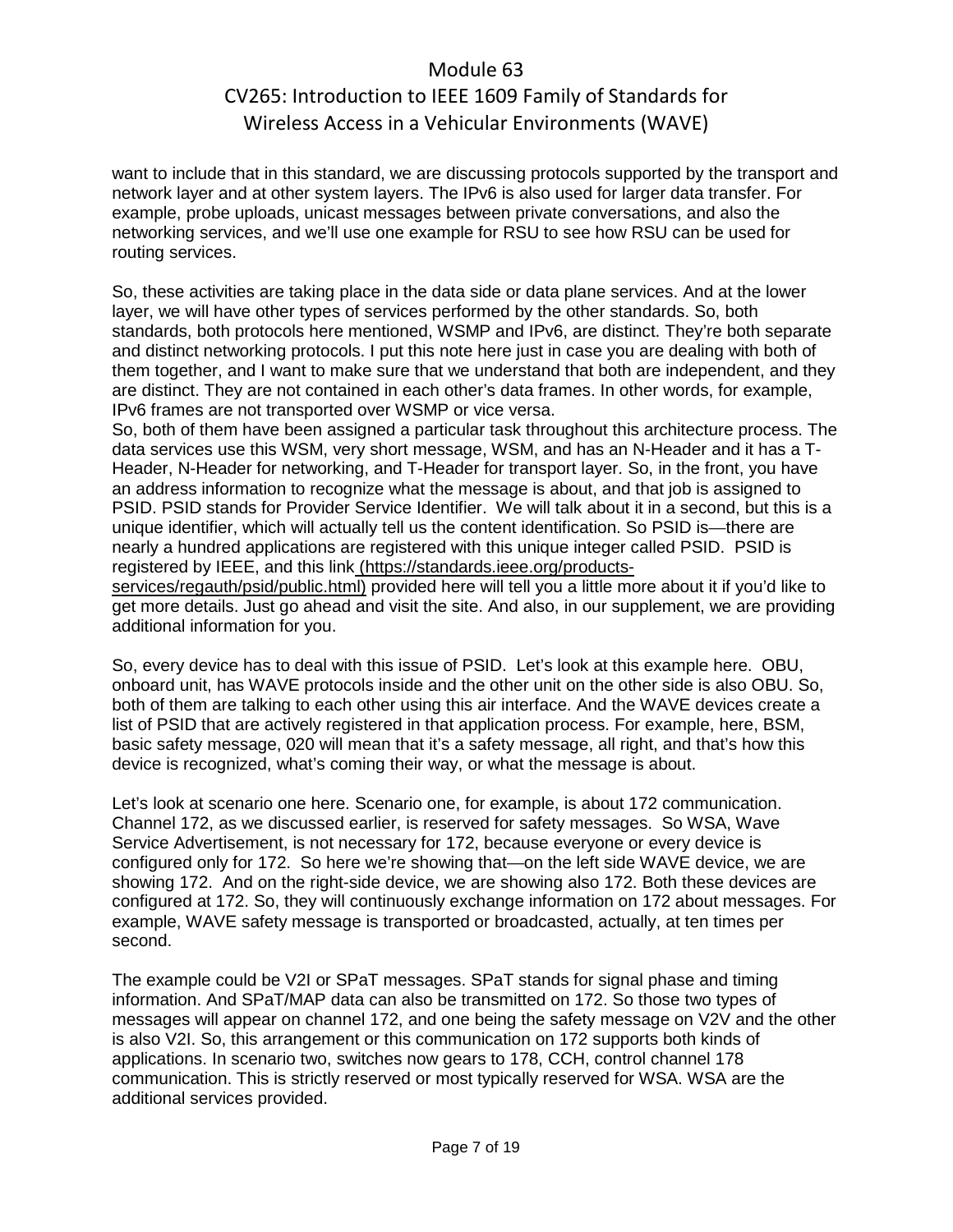Here the device, that is provider device, will send a WSA indicating where the opportunities are available, which channel has what information, and how to receive it, you know. So that's a pretty good service that is provided by 178. And the user device listens to these things and says, "Oh, okay. I'm interested in it," and then they will switch to that other channel, whatever channel is provided in the message, and then they will participate. And they may not participate. It's up to the device configuration.

Let's look at the illustration of how V2X broadcast message will take place. On the left, we are showing RSU or OBU. On the right, we are showing OBU, one OBU. So, between these two types of devices or two devices actually communicates with WSM. Wave Safety Message is going to the other end, and it is going, you know, channel two support and says, "There is information available on some of the other channels." So, this communication is pretty secure in the sense that the WSM transmission takes place continuously between the different devices.

Let's look at the clear example of V2V safety. What is that vehicle-to-vehicle safety will look like? Here, in step one, is sending a provider device. This is the terminology we are very keen about using it in this discussion in the CV module or this particular Connected Vehicle modules, because each device has been given a role, either to send or provide the information using WSA. It's not required, for example, for safety messages, right, so this why I have the note here. So, 172 is assigned to do only—or conduct messages only related to safety. And these messages are appearing ten times. So, these devices are sending—or provider device—will send messages ten times a second and other devices in the vicinity will receive that.

How do we know that? Well, because the PSID, hex 20 here (0x20hex), is strictly assigned to those devices. So that's how the receiving device on the other end or the user device—this is the terminology we use. Any device that receives is considered as user device, right? And this device will recognize that PSID hex 20 is actually meant to say V2V safety. So, they will be most definitely, most likely be interested in this, and they will use that and process it, and then benefit from this communication. And that's how V2V safety applications are deploying this communication process.

Let's look at how V2I will work in a localized manner. RSU is a local fixed device. It's in one place. OBU is a roaming device, right? So, between these two, WSA plays an important role. RSU will send information about location, and the OBU will benefit from that. And whatever the information that OBU is interested, it will change those channels, switch the channel, and then it could do it with WSMP and get that information, or it can also use IP. Both protocols are now deployable here. And, for example, IP could be used in multiple ways. And one example here that comes to mind is the electronic fee collection or toll collection, right? So, you can use it.

There are other additional protocols that may be also deployed in this fashion. So, standard does not exclude the use of other standards. If you are dealing with the RSU and it has a connectivity with the host or cloud, and such applications are many these days, so OBU can also benefit from making connection in that sense to the RSU. So, after receiving the WSA, there is information in WSA, which is called WRA. RA stands for routing information, advertising, right?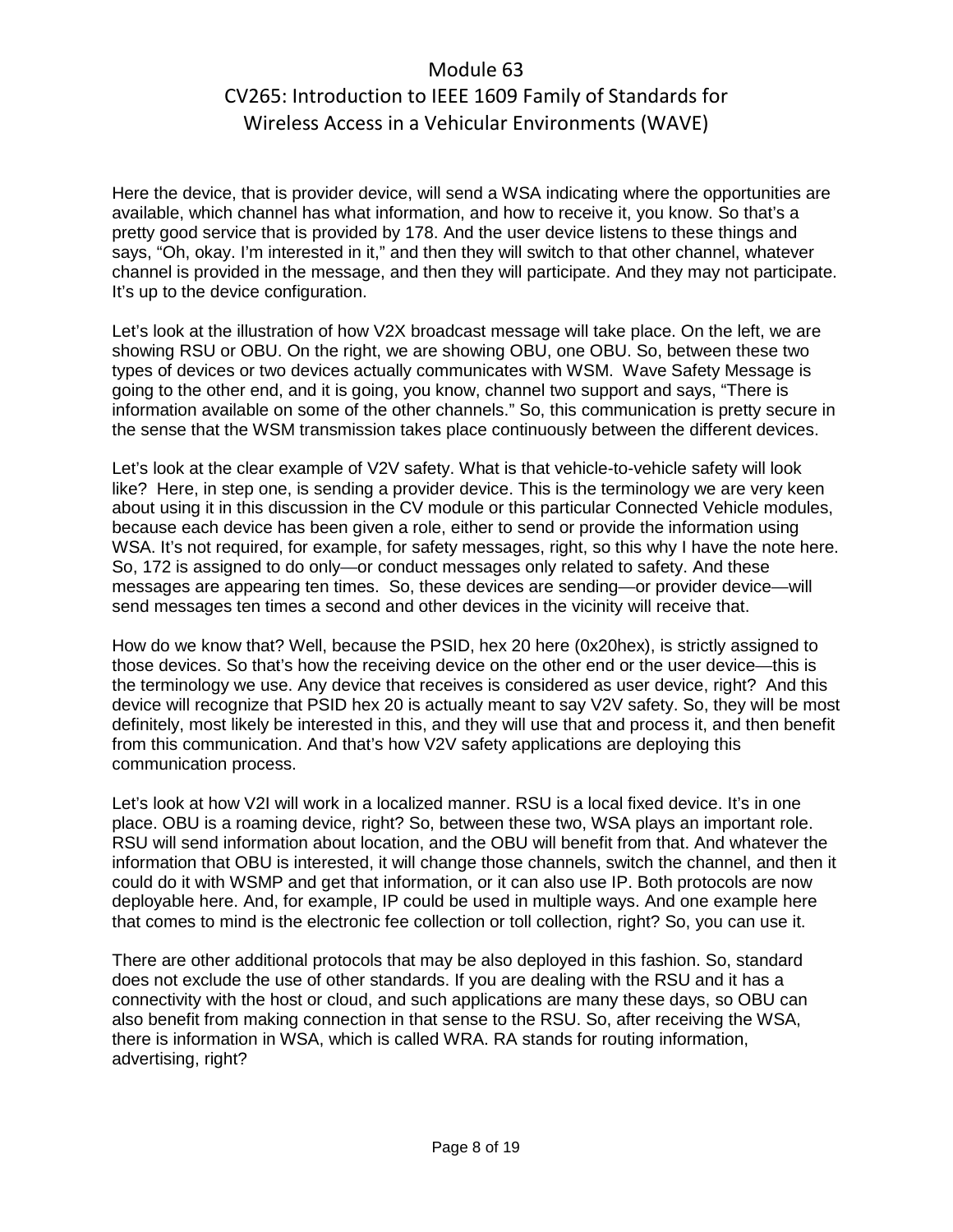For example, IP address could show up in our WRA, and that's how OBU can switch the channel and go to whichever channel suggested by WSA and make a contact with the host and the cloud, and then get the transfer or exchange the information. Example for this kind of application could be data collection. You can collect probe data from multiple sources and contact in the cloud. You can collect those data and bring it to your home-base device, and then benefit from that. So, such things are now being considered for V2I localized or cloud-based applications.

Let's look at the example or the illustration here about how do we make RSU a gateway? For example, you are in an OBU and a vehicle wants to make a connection to Internet or Traffic Management Center (TMC). How do we do that? Well, RSU, shown in the middle, will send WSA on channel 178 and that 178 message will appear using WAVE lower layer, and that's how the OBU will know that there is some additional information available. And then they will go through the IP process or TCP/IP process and switch to the channel, whatever channel it is, and that channel, using RSU/IP process, they will connect to TMC or wherever that information is available.

So that's how IP process will be conducted. So WRA is a routing information advertising, and that has the addresses of where to get this information, so generally its IP address is considered. Okay? So, this example for that matter could be used in any moving environment in OBU. It could be a snowplow, or it could be any other emergency vehicle trying to find out more information, and they have a need to connect to TMC, then they can do this. So, as I showed here, the TMC is connecting now to the OBU, which is a snowplow machine, and this is one of the examples that can be used in a generalized way.

We come to now our second activity. Let's ask this question here. Which of the following is not included in the IEEE 1609.3 standard? A) WSA; B) PSID; C WSMP; or D) BSM. Let's review the answers. The correct answer is: D) BSM. Correct, BSM is not included in 1609.3 standard. So where is it included? It's part of J2735, J2945.1 standards. Those are the standards that we deal with at the higher layer entities, which we call applications, right? Answer A is incorrect, because WSA is included in 1609.3. Actually, it is a workhorse. And PSID is also included in 1609.3, is another workhorse. And both protocols are supported in the standards.

So, we come to now our learning objective three. What is the role of IEEE 1609.4, multi-channel operations? So, let's review that. What is multi-channel operation supposed to mean? Well, we have generally said earlier as well, this current design is seven channels, right, available, and a device can only send one broadcast message over the air. So now what do we do? We end up switching channels between one to seven—one of those other channels—so it's communication between channels. So that's why multi-channel, the word "multi-channel" appears.

So, 1609.4 plays a very important role in providing us four different types of services in the management plane. Multi-channel synchronization. Channel synchronization is an important aspect. Channel access, which channel to access and how to access. Maintenance, as I said, is management information base constantly requires some updating here and there. Readdressing MAC address. MAC address, as we will discuss shortly, is a physical address, and this address gets changed during the process.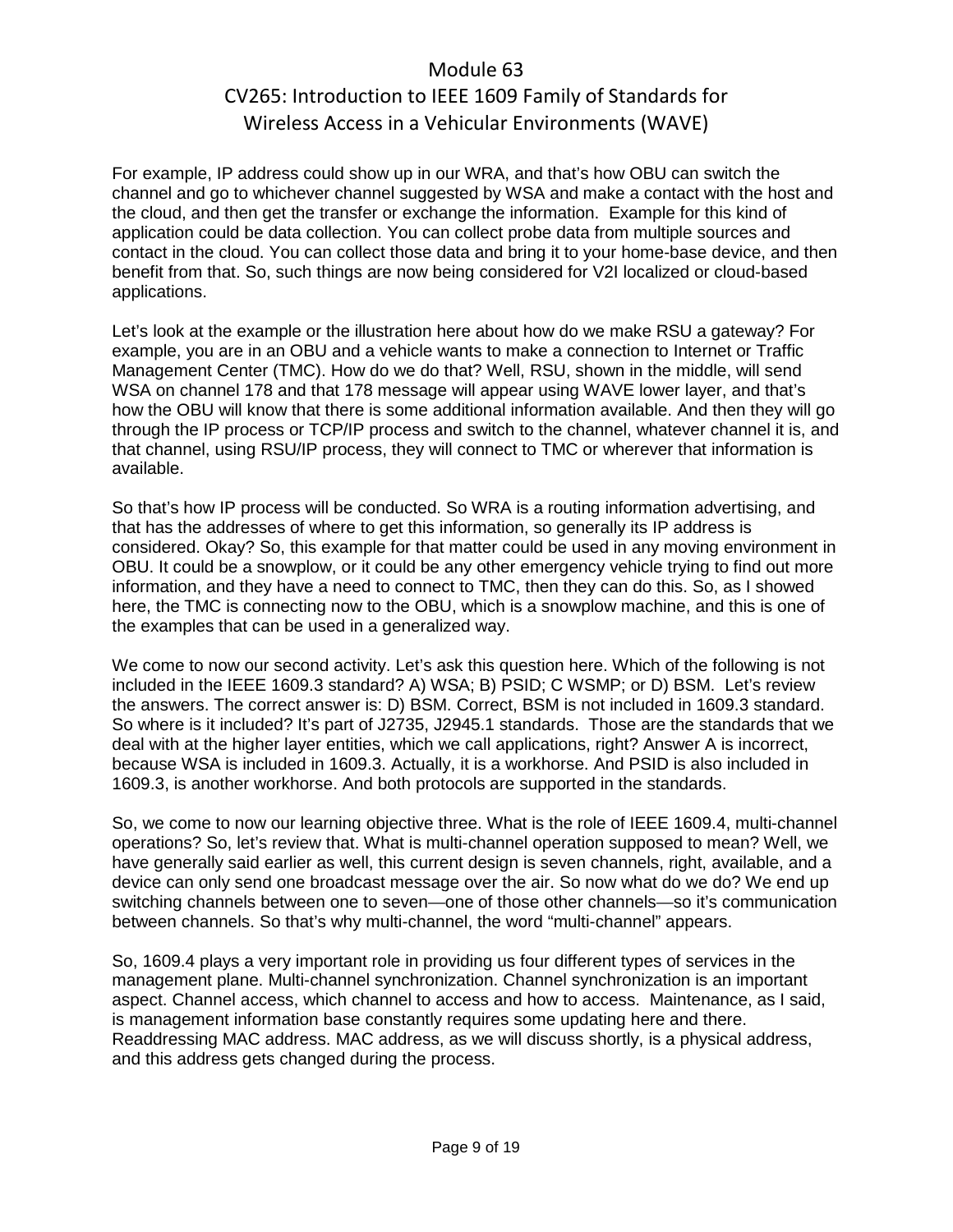So, these are four functions provided by the management plane. The data services provided by 1609.4 includes the upper layers and also, we look at the connectivity. The MLME stands for MAC layer management entity, which is an extension provided to conduct the productivities that we will be discussing in details and channel coordination, channel synchronization, and all those things are supported through 1609.4. So, 1609.4, multi-channel operation, it does provide the extension to 802.11 MAC sublayer. It adds one sublayer above to utilize more than one channel and coordination. And it supports multi-channel operations. There are seven channels, as we discussed earlier, and this is supported by this extension.

So, 1609.4 multi-channel operation also supports dual radio operations. So dual radio operations can operate on multiple channels to ensure benefits of safety and other information of interest. So, what are we talking about here actually is bringing us back to the original concept that channel 172 is reserved for safety messages, as we said, right, by current design. So, if you don't want to miss, and you want to always receive safety messages on 172 channel, then radio one will be tuned to that 172. So now if you need to switch to other channels to see what's going on, what information is available, what opportunities are there, to be able to do that, you need another radio, two, which can be configured to switch channels. And that functionality of switching capability is provided by 1609.4.

So, radio two can switch from one channel to another to get additional information. So if you are from public sector and if you are wondering whether do I need one radio or two radio operations, this may be an important point you have to understand, that if you don't want to miss the 172 message, safety messages, which is your primary purpose in many applications, then you will probably have to consider using two radio operations. So, the role of 802.11 is to move data between MAC and physical layer, right, since layer gets transferred.

So after the message is constructed and brought down by transport layer, it has to cross to the physical layer so it can be put on the air and then broadcasting bits and bytes in RF energy, right? That job is performed by 802.11. So, it does provide the DSRC connectivity, and generally we refer to this as a radio operation. If you'd like more information on this particular standard, please visit this link that we have provided underneath [\(https://ieeexplore.ieee.org/document/6361248\)](https://ieeexplore.ieee.org/document/6361248).

There are two types of addresses will show up in the MAC and physical layers, and both of them are important in our discussions, because IEEE assigns this 48-bits MAC address, which is the physical—which is at the network card, which is at the manufacturing layer, right? So, once it's assigned, that address cannot be changed. It remains permanent. And then IP address is also 128-bit in IPv6. It's currently in use heavily, IPv6. We also have 32-bits IPv4 also used in other applications, but not in Connected Vehicle.

So, we have these two addresses, and both are subject to change to preserve the anonymity or to provide pseudo anonymity to the devices. Okay. So now, what is channel coordination? Well, channel coordination supports data exchanges involving one or more switching devices with concurrent alternating operations on multiple channels. There are seven channels shown here, 172 on the left, 174 followed, 176 next, 178 in the blue, that is the control channel, SCH 180, SCH 192, and the last one is SCH 184. So, these are multi-channels, seven of them, right? And they are allocated two time slots, either time slot zero to begin with and time slot one.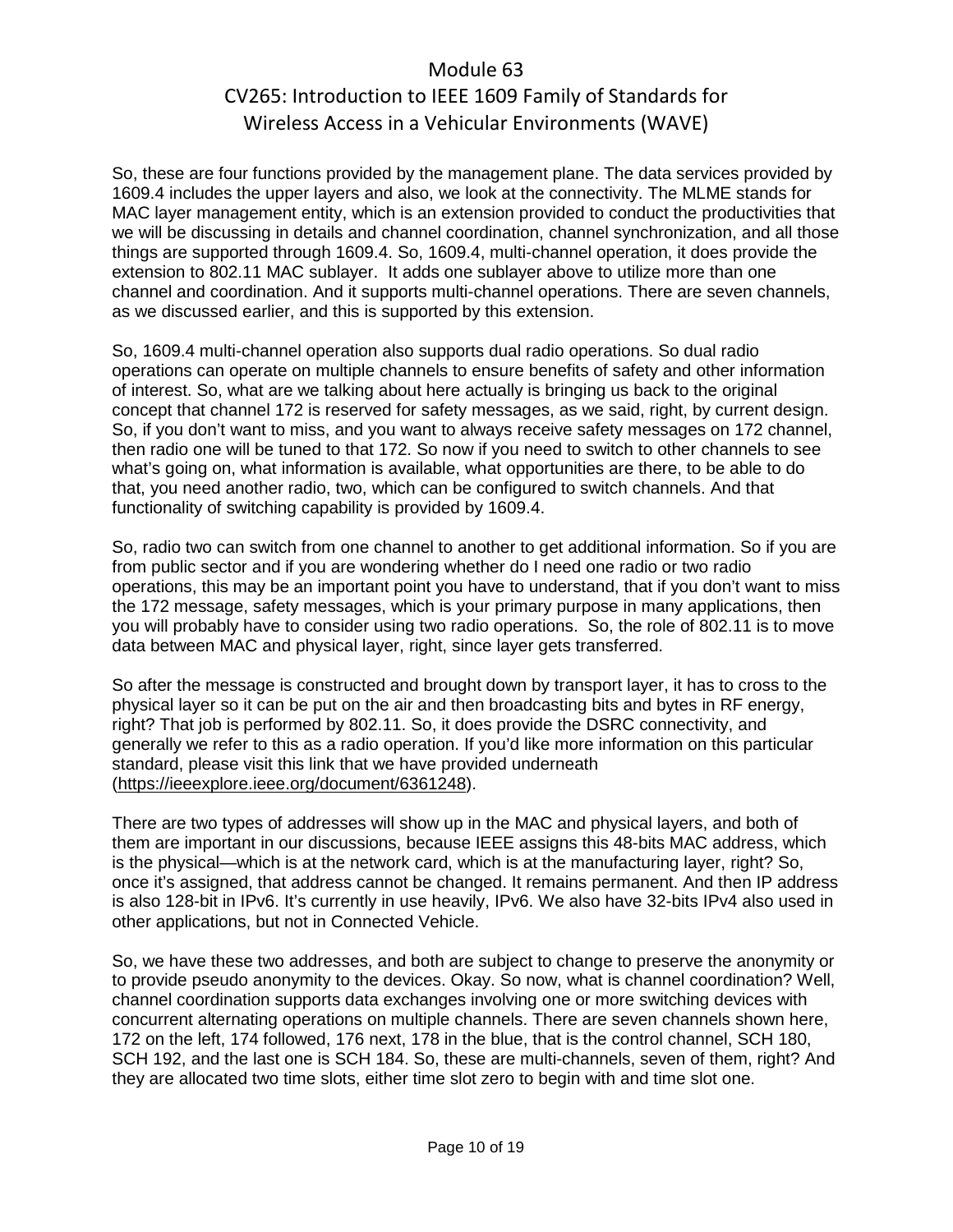So, zero and one time slots are alternated, right? So, safety channel, 172 to 184, all of the seven channels will be accessing the information, and multi-channel operation will be conducted between these two time slots, zero and one. Channel 178, CCH 178 is always tuned to slot zero, the first slot, which is the zero, okay? So, the next one is slot one, which is a 50 millisecond interval. Both of them are 50-millisecond intervals. And they are alternatively taking place as shown here in this diagram.

So, control operation will take place on slot zero, and SCH operation will take place in slot one. And that's how this time management is configured so that we can access multiple channels. So, they are at the lower layer. This is taking place at the lower layer, and it includes when and how these different devices will be accessed at the physical layer, right, and specific radio channels. So, this work is done at the lower layers. So, what are the options we have?

We have three options to access different channels, continuous channel, one channel continuously accessed as shown in the upper portion of the diagram here, right? CCH or 178, or SCH 172, those channels can be continuously taking part as shown here in a continuous manner. The second option we have is the alternating access. First is shown here in time slot zero, as it should be is the control channel, CCH, right? So, CCH could take place, or SCH can also take place. And in that way, we are now alternating. Next time slot one will be used for another channel.

The last option we have here is the immediate access. You are in the middle of a control operation, and you don't want to wait, and you've found something important or necessary or critical, whatever it is, and you want to continue immediate access. You want to gain access right away. Then the third option will allow you to jump in other time slots and continue until you finish your operation and come back to the original channel, time slot zero, right? That is the possibility [that] has been created by this standard.

So, there are three options: continuous access, alternative access, and immediate access. So how do we now make sure that this channel synchronization between slot zero and one takes place? So, there is a coordinated universal time, UTC. It is derived from a GPS, global positioning system, or GNSS. Generally, both of them amount to the same thing, GPS or GNSS, and they both can help us to get this UTC so that all different devices—RSU shown, for example, in the left diagram, right, and OBU shown on the right diagram, on the right side. So, you can communicate between the V2I, V2X, whichever part of the communication process you are under. You can use this synchronization using UTC. And this time it's available. If you would like to see while you are taking this—if you would like to see what the current time is, please click on this link: *https://time.is/UTC*.

That's provided on the slide and you'll be able to know what the UTC currently is showing, and then you can actually synchronize your own watch and see what the value of UTC brings to this.

Now, the one point I want to make before we leave this slide is that if RSU and OBU are not on the same wavelength, in other words, if the timing is different between the two different devices and they're not synchronized properly in the time slots, the messages arriving in time slot one will not be synchronized. And that means that both devices will be disconnected in sort of communication-wise, right? So, the value of message will disappear if time synchronization does not take place properly, and that's the important part of this message.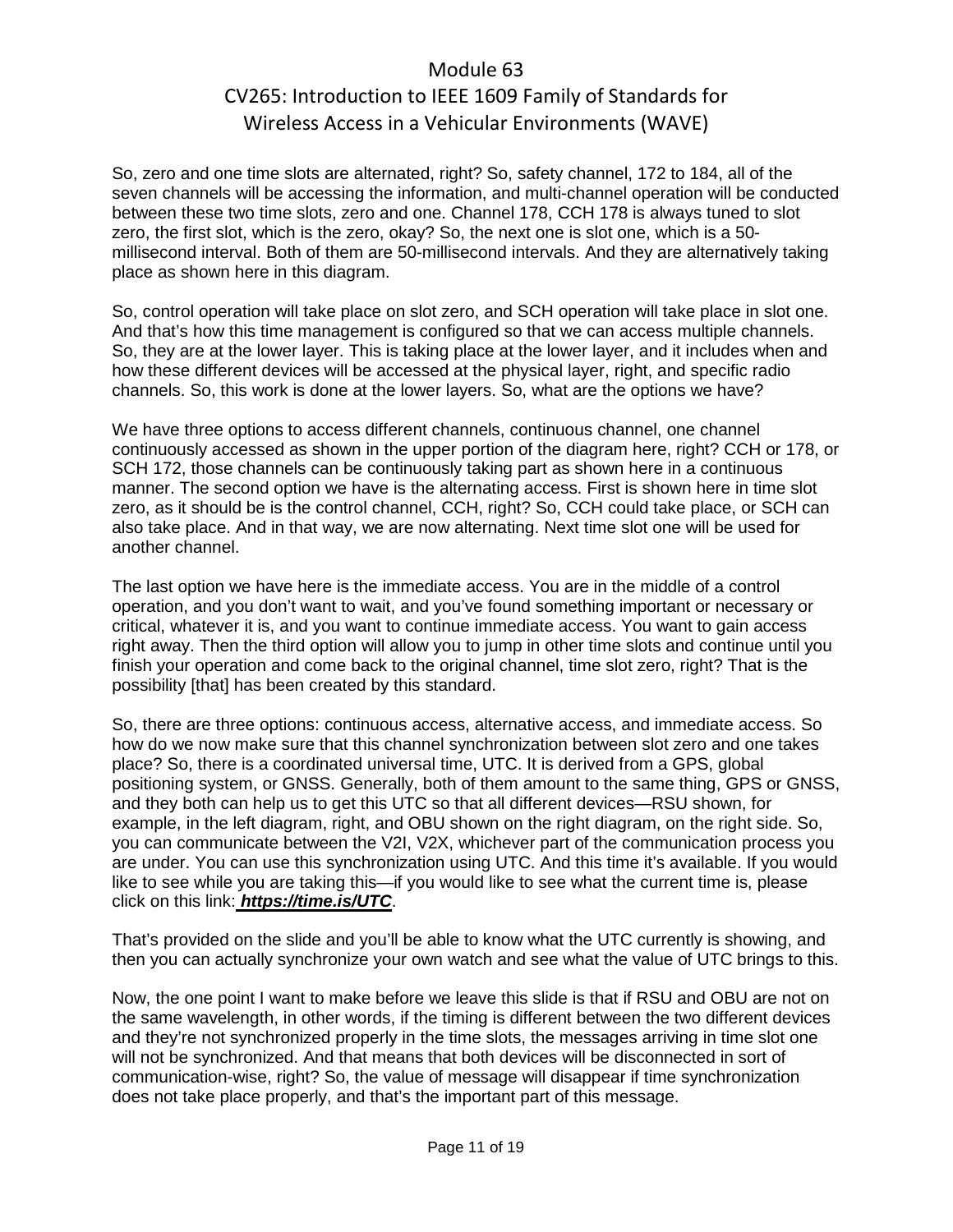We have now come to our activity for learning objective three. Which of the following is an incorrect statement? A) 1609.4 supports channel-switching capability; B) BSM messages are typically received on channel 172; C) channel switching operating occurs at network layer; and D) dual radio ensures continuous listening of safety messages.

Okay. Let's review now the answers. The correct answer is C, because the statement is incorrect. Channel switching occurs at physical layer, not network layer, right? Network layer creates the messages and brings it down, but the physical layer is where actual channel switching is occurring. Answer A is a correct statement. 1609 does provide us channel-switching capability. Answer B is also a correct statement. 172 is actually reserved for BSM. And answer D is a correct statement, because various operation—radio one operation is tuned to 172 for safety messages, and radio two can be switched to other channels. So, we have a win-win situation if we do both radio operations.

This brings us to now our last learning objective four. Let's discuss the role of 1609.2 security services and also some of the implementation issues and challenges presented by this deployment using WAVE standards. So, in this diagram, we are showing a number of vehicle are moving in both directions. Let's consider two vehicles and they're part of the dynamic adhoc network as shown here. So, the important issues here are these vehicles, they never encounter each other. They just showed up, right?

Second, they must establish trust between each other so they can comfortably send information to each other, and there's only a fraction of seconds left before an impending collision can occur, and also we have a need to maintain anonymity, you know, who these vehicles are, who these devices are, right? And system needs the capability to revoke credential. If something is not working out right and is misbehaving behavior from any of these devices or messaging structures, then we need to do some action. We need to revoke the credential of these vehicles so they cannot transfer data in a bad manner, right?

So, some of these issues are challenges that we have to look at it. So, let's start with the role of 1609.2, security services provided by this WAVE standard. So, WAVE standard features includes signing and verification of services, that is V2V broadcast messages are correctly taking place. WSMP protocol payloads, the data in the protocol, both broadcast and unicast, can be signed or unsigned, right, and encrypted. There are certain options currently available, is also including ISO 21177, which is a transport layer option there with the TLS, TLS stands for transport layer security, using 1609.2 certificates. So, this option is also available. And then security is not a layer. That's something that we want to mention here, because it is a plane. It's outside of the management plane shown here on the left side of the diagram, and it is a standard which is provided by IEEE 1609.2.

So, this standard applies to all layers of the protocol architecture in the WAVE. And it is the function of this service layer, 1609.2 services, to make sure that data transfers are occurring within the parameters specified by 1609.2 requirements. Okay. So, what are the additional features this standard, 1609.2, is going to be providing us? There are ongoing amendments and revisions being made to 1609.2.1, which will be the amendment, will support the SCMS, the security condition/credential management system, which is a separate development that is now going to be brought back to—brought into actually the WAVE standards through this process of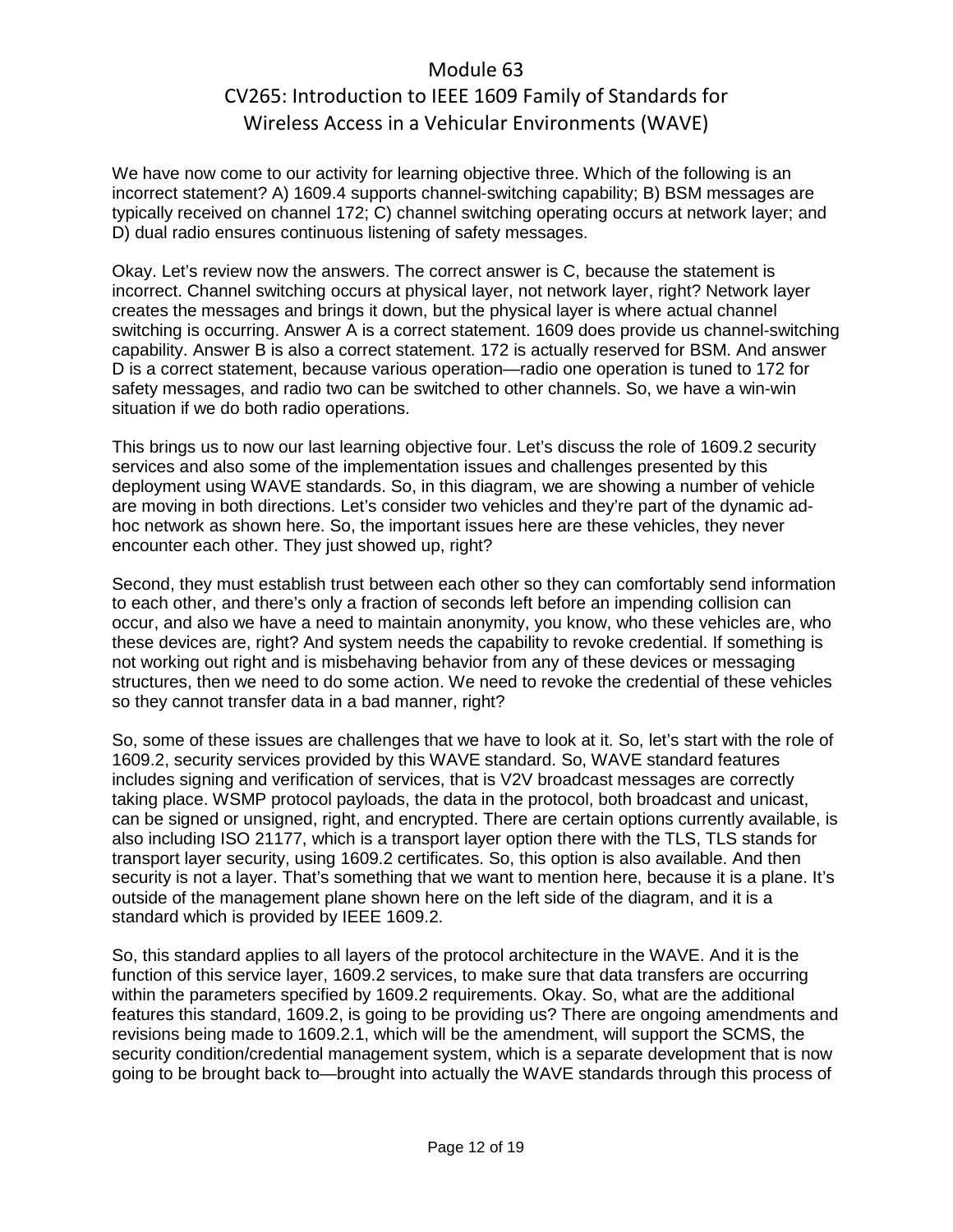amendment 1609.2.1. It is under preparation, and it should be available sometime in 2020, and it will support the certificate authorities as well.

So, WAVE security services deals with the certificate distributed using WSMP. So, this is the protocol that is brought by the WAVE standards, right? CRL stands for certificate revocation list, is distributed by the SCMS over the IP interface. That's a good use of IP interface so that the WSMP is now not doing that function, but it's done by the IP. The other point we want to make is that the certificates issues are constantly limited in lifespan. They're not constant. In other words, they're regularly renewed through automated processes. This allows the size of the CRL to be managed. CRL is the outcome of the misbehavior, it's called MBD in short, and it is related to revoking the certificate.

If something is not working out and there's a misbehavior of many different types, for example, duplication of messages, you know, the messages are changing after they are issued, many of these things could occur in this process, and this takes care of that. So digital certificate defines credential granted for what is the certificate is about. That's done through the certificate process, and it transmits the authorization. It transmits the authorization that this message being produced by a certain device or a provider or a sender is actually authorized. It's actually authentic, right? And the receiver device or user devices always constantly checks if the standard has the permission to carry out these actions, whatever the information they are sending.

So, if it is WSA, for example, is the information sent by WSA right? Is the device authorized to do that, and is something not make believe, it's correct, it's right, whatever you want to say, but the user device wants to know that. That is being clear by this certificate, digital certificate. And it has two parts. PSID is the first part where the application for which this standard is authorized is showing up. So every application has a PSID assigned, which cannot be changed, and if the sender's PSID is correctly displaying that message, then that is an authentic message that the certificate will be saying, who shoot is and what purpose, that means what application.

The other part—the second part to this process is SSP, service specific permissions. So this certificate will also indicate as additional detail what authorization is supposed to be meant for. It indicates what the details are about, what application it is about. So between PSID and SSP, enough information is given to the receiving device or the user device to be trustworthy and recognize that this is authentic process. This example of a TSP, transit signal priority, for V2I reminds us how SSP is going to be used.

So if you look at the TSP and understand that who is authorized to request the priority service, well, the bus, the bus device, onboard device is a priority requester, and this device will be honored by the traffic signal controller. And this environment is multiple. There are pedestrians walking. There is all kinds of users on the roadways, and signal controller is only one authorized to grant this request, right? So SSP process will ensure through the details provided and said, "What kind of information is provided, and who can actually utilize, and who can actually request that kind of messaging service?"

The role of application at the higher-level entity is signing the message, and applications that are higher-level entities, because that's where the process begins. That's where the application process—the messages—and actually develop the messages. So that's where the credentials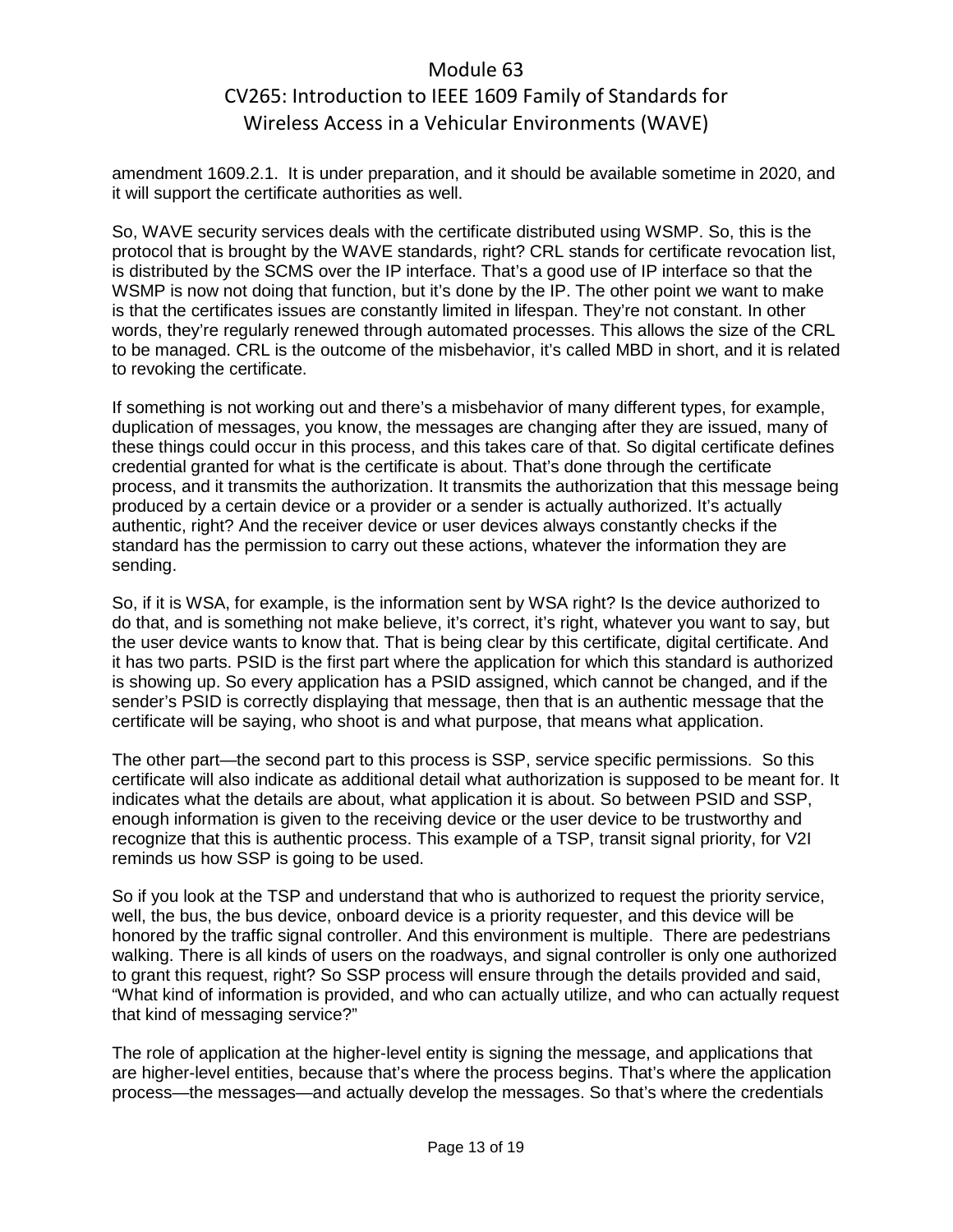are signed. So security service is now requested at that layer. And cryptographically, it binds a certificate to each message. It demonstrates that original message is authentic and has not been altered after it was issued. It's also binding by signing, and credential is issued by certificate authority. The authorities are known. This is like in between authorities who are now specifically asked to provide the service.

Some messages are signed and encrypted for authentication purposes. Others are only signed and encrypted only through the data protection purposes. So we have to ensure that how this process begins at the higher layer entity, and then when devices receive this information, signing process will ensure that these messages are authentic, and this is how confidentiality within the city is preserved.

The security consideration for WSA. WSA arrives on 178 channel, and it has a mark PSID 87. That's how it's signed. And any misbehavior can be reported using this service. So if a device finds something and notices and it says it's worthy of letting other people know about it, other devices know about it, that could actually generate a message on 178 and transmit using with PSID. So WSA security header is also signed with something called SPDU, the secure protocol data unit. And when it's signed and S is placed in front, the protocol data unit is actually encrypted that way.

What are the implementation challenges? We heard some of them. Let's look at the key areas where there are additional challenges, or what are the key areas we have to start with? Number one begins with evolving WAVE standards. We know that standards now are now in 2016. We are in version three of the WAVE standards. They are not experimental. They are not trial use standards. We have now established them, and they are published. So they are also constantly changing. Amendments are prepared, as you heard several times, and then SAE standards are also being revised and some of them are being published and amendments are under preparation. So all of the standards working together, you can say that they are evolving, and we should be aware of what is what. That is one of the reasons why we provided this listing of these current standards early on in learning objective one, okay? So you should be aware of that.

The second is the communication medium, what communication technology we are using so WAVE can take place and support CV environment, right? DSRC. It is something that we've been using for many years, and it's available, and we have experience with it. And that other option is now emerging, which is not quite yet available like now, but it will be available sometime in 2020, and that will be LTE-V2X, which will use WAVE standards as well, right? So this is something we have to know.

Dual radio operations, particularly if you are from public sector, are preparing specifications, it's an immediate issue. Do you ask for two radios or one radio? So that's an important area to pay attention to because you don't want to miss safety messages. Then you bring up the integration issues, and there are many of them, one being the interoperability, key issue, right? So that's a key area to pay attention to. Procurement issues. Multiple vendor relationships. There are more than one vendor involved in this process, so we have to be aware of that. We know that through this process over decades, dealing with ITS deployments. And a number of us have dealt with this, so we know what the real issues in dealing with multiple vendor is.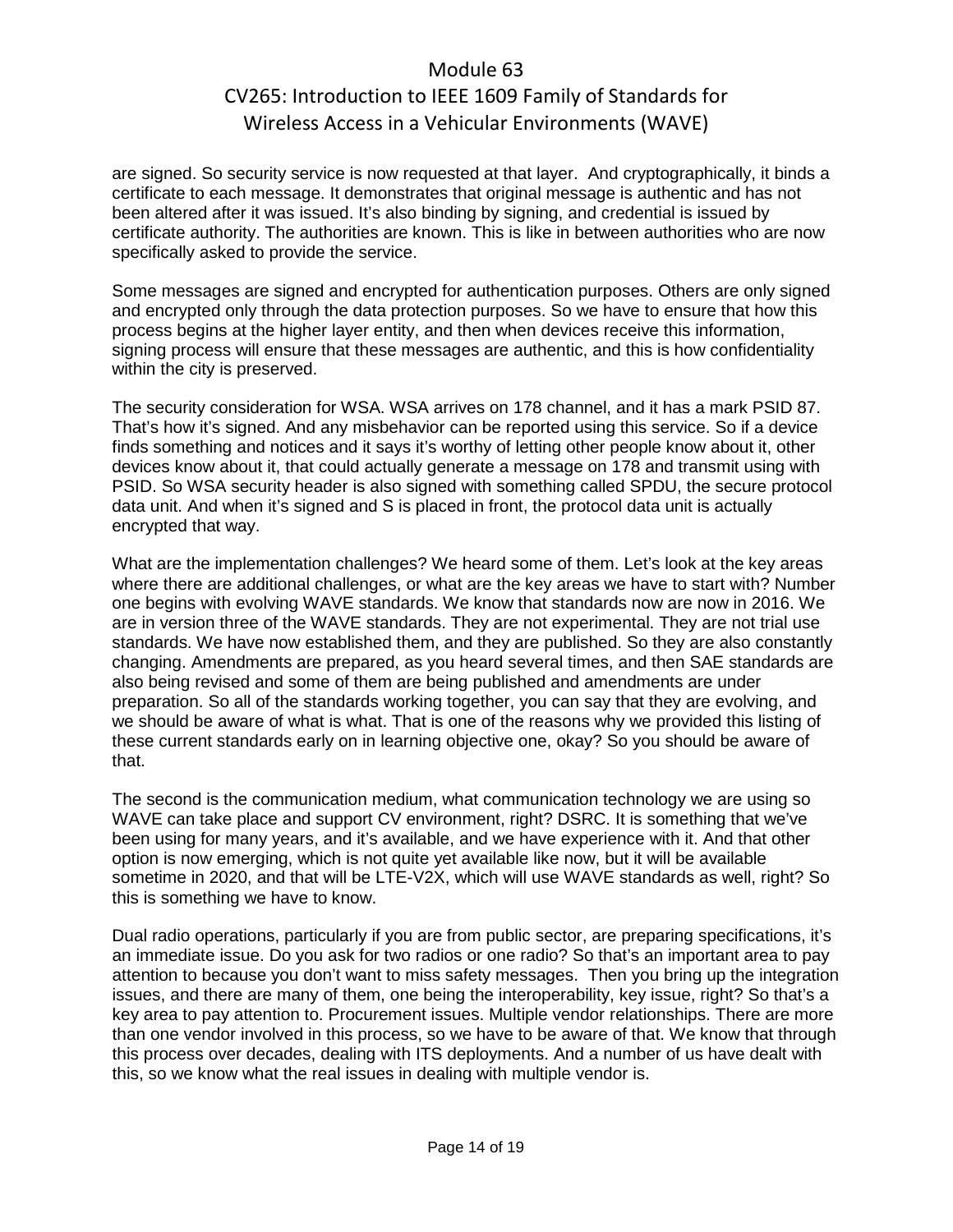Then you have SCMS, the security implementation, and we have to be aware of that. It's an important issue. Intersection management for V2I traffic controllers' synchronization. These are different types of devices working in different environments. They need to work together, and that also means time synchronization with each other. And there are maybe project specific issues or Metropolitan Planning Organization (MPO), regional type of planning issues. So these are the key areas where our challenges will emerge from.

We look at this general list of stakeholders presented here: public agencies; vehicle designers; Original Equipment Manufacturing (OEM) manufacturers; after safety device vendors; after market safety ASD devices, which is retrofitting vendors; developers of application software standards; testing engineers. We also have certification groups, academic researchers both at the university layers, research layers, also at the U.S. DOT research programs and vehicle and fleet owners. That makes up a good list of stakeholders, which are affected by a number of issues either individually or collectively.

All of the stakeholders have to deal with some of these issues in that manner. Data exchange issues, support that we need for ITS information, WSA broadcasts, SPaT-MAP-BSM messages. In terms of standards, interoperability support, 802.11. We have 2016 now standards available. Earlier we mentioned in deployments we use 802.11p, which is now being replaced with these standards in 2016. IEEE 1609 family, version three standards published in 2016. Also the amendments are coming. SAE J2735 standards. USDOT also has issues version 4.1 of RSU specifications, which are practices that we need to look at it. And NTCIP 1202 version 3 traffic controller standard is also new, version three, and also V2IHUB controller interfaces. These are some of the good technical interface standards that we need to make sure that we have support for during the deployment and after that. And also WSMP version three, as I mentioned, and IPv6, and both of them are optimized. So we need to make sure that both of them support, if needed, is available in a proper way.

Security version two SCMS is a connected issue. So we brought these stakeholders and the issues together, because this is a general list of where a few issues and implementation challenges will come from. PICS sample portion. Here, PICS stands for protocol implementation conformance statement, which is provided each one of the standards. And this is a tool that allows us to ensure that everything that we are supposed to deploy together to make Connected Vehicle environment properly deployed so that we end up with the interoperability and all the features that we are looking for.

How do you know that? Well, this is one of the tools that will make sure that we include everything. So on this list, for example, M stands for mandatory and O stands for operational. So all of the mandatory features required by the standards, we have to find the support, yes. We have to make sure that we are allowing the community or suppliers to know that we need support for this functionality, okay? So, for example, IPv6, the standard does not tell you that you should have it, right, but if you do use it, and if you are going to have large data transfers, you need IPv6 data support, or the protocol support. And in that way, you are now utilizing this PICS to make sure that everything that you need is now listed here.

So what are the benefits of using PICS in particular and in general? Let's start with the in general. In general, the entire project will benefit. All stakeholders, all those issues that we mentioned earlier, all types of stakeholders will benefit. Specifically, an implementer, for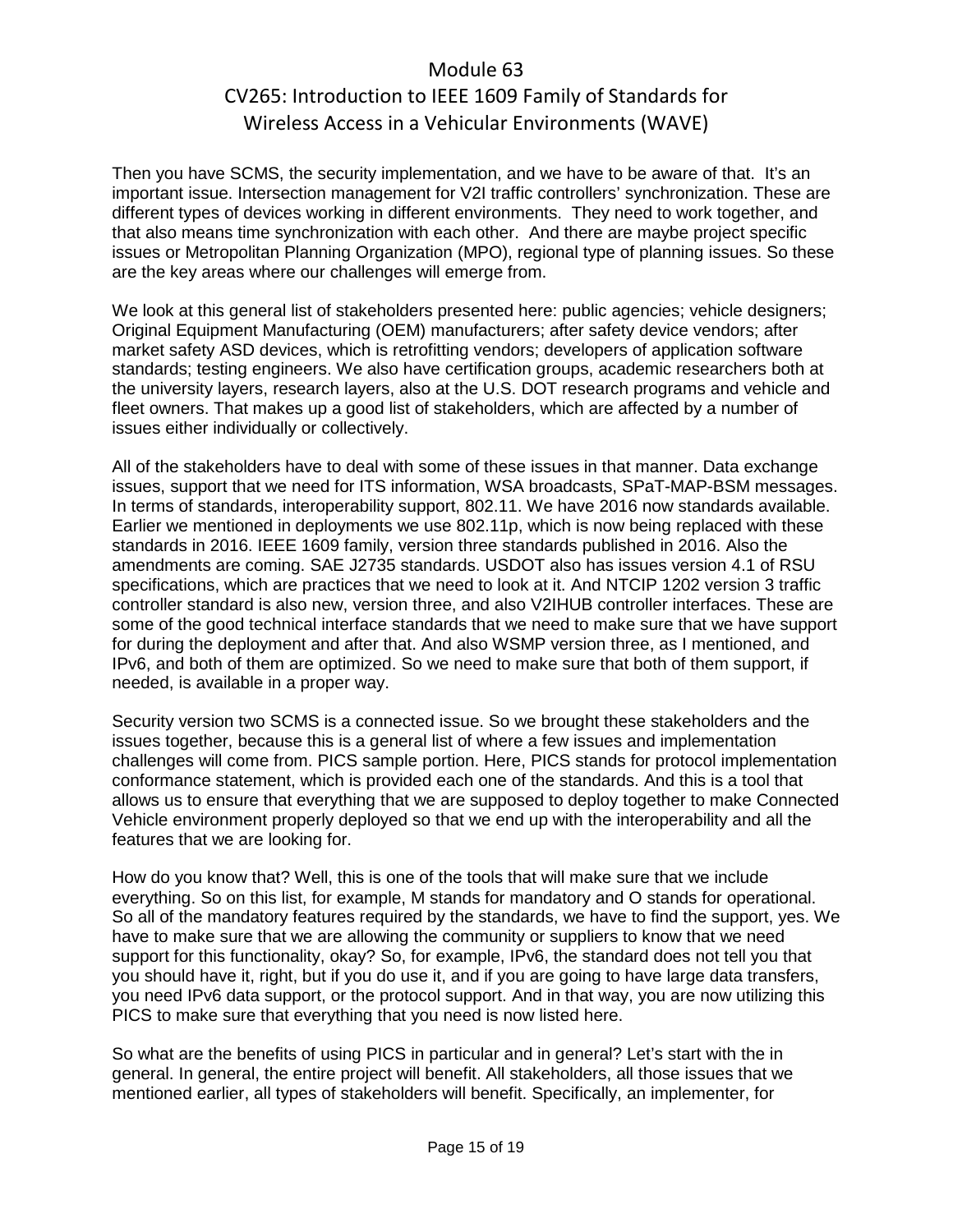example, will know what functions the implementer wants from the deployment, and it could indicate features and ensures that the support provided at the implementation level is required. If you're a vendor, you unambiguously know upfront, right? You know what the client wants, and you give the client what they client wants, then you don't have issue to deal with later on. There's no finger pointing.

So what project needs are, and we are avoid finger pointing or disputes later on. "You said this, I said that," that kind of thing, right? The confrontation is now almost eliminated if you use certain tools like this. If you are a tester, this is a delightful way to begin your testing process, very methodically. Organization is provided, and the checklist could be used against each one of these conformance requirements. Hence, the deployment deliver what the PICS' suggesting, right? So the tool can be used in that manner as well. If you are a system integrator, whose role is to bring everything together, it's peace of mind, right?

Interoperability, functionality, different devices, durability, dependency, security, privacy, all of these things are now piling up on you as a system integrator, and at different stages they may show up. But at the end of the project, you have to ensure that all of these things are taken care of peacefully, and that is the job PICS can help you perform better and gain some peace of mind. So multi-vendor relationship, it comes in a big way in Connected Vehicle. We know dealing with ITS issues over the decades that this is a different issue. Sometimes it becomes more than difficult, and then it becomes complex actually. But here in this environment of Connected Vehicles, we are now dealing with vendor A, which is the supplier of RSU, and it has all kinds of different RSU used in the projects, different locations, and you have vendor B, which is another vendor supplying also RSU.

So you have multiple vendors now providing the same device in a different timeframe or different applications, then this issue between A and B you will have to deal with. Vendor C, retrofitting, and most of the retrofitting on a V2X side, vehicle-to-vehicle, examples are here, taxi, trucks, buses. All of these vehicles are retrofitted with OBUs, and sometimes it's called after market safety devices, ASD. And there are so many of them, and this way, you have in a vendor A, B, C kind of relationship all over, and now you have to deal and answer this question, "What are we procuring, and how we are dealing with that procurement?"

So this coordination between different vendors is necessary. And I might also want to add that sometimes you might find resistance between different vendors in providing you necessary information. Then you should be prepared to deal with these issues. So this is a huge challenge out there, and you should be prepared to deal with it. In terms of U.S. deployments, Connected Vehicle deployments, this is a very good chart provided by Volpe and prepared in February of 2020, pretty up to date. It has a large number of operational devices and their combination out there.

You have roughly over 19,000 different devices in play, and all kinds of applications, including the one you see here very prominently is SPaT. So these are small cities, big cities, regions, different parts of the country. Any way you look at it, deployments are out there, and they are still underway, and so this chart gives us an opportunity to look at it, how the deployments at different scale are occurring within the country. Specifically, the three pilots that we heard about—Wyoming, for example. If you look at the RSU, roadside unit, 75 of them, and you also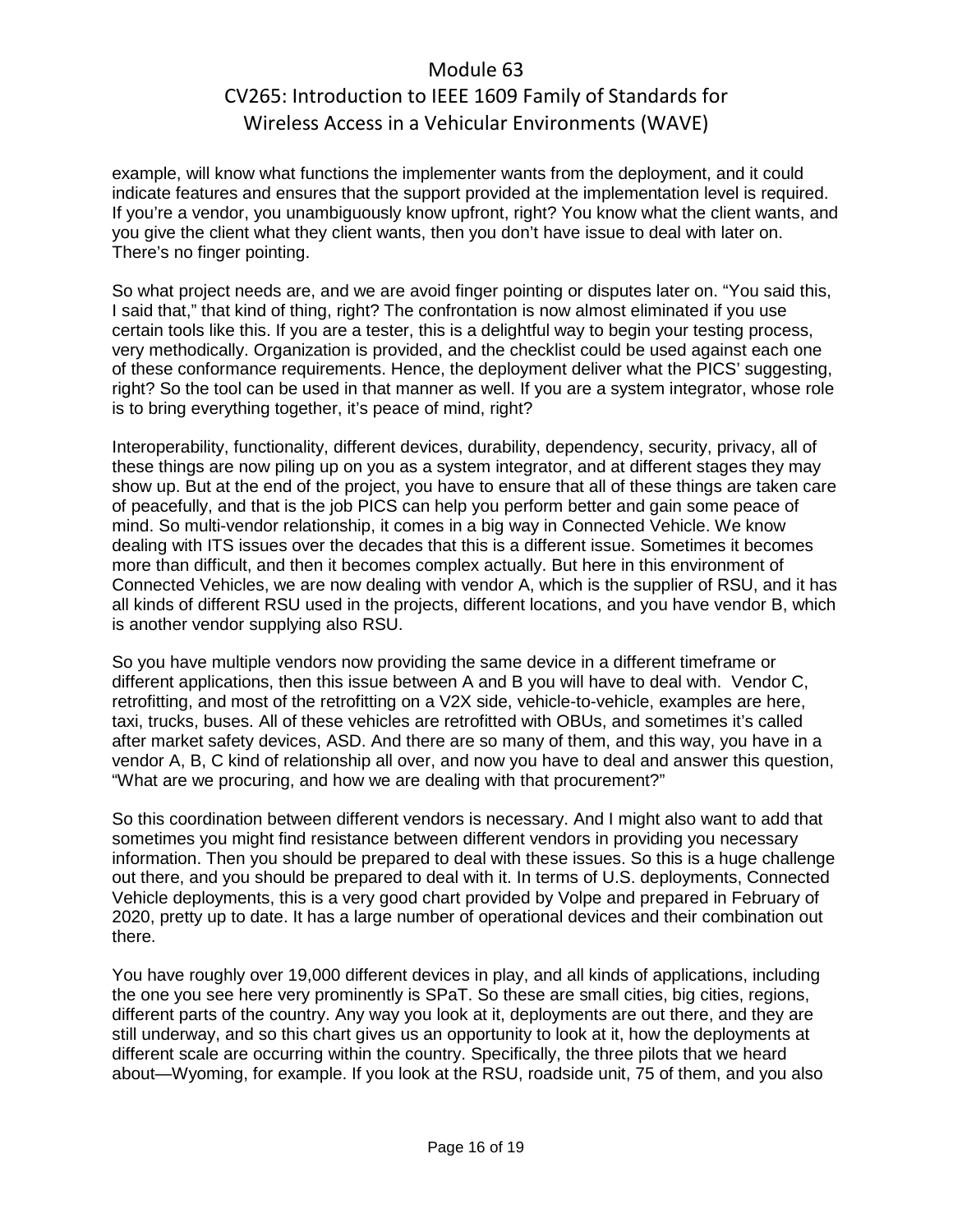look at Tampa. You have 742 different devices coming into play and the roadside units also, the RSUs are also listed here, 47.

So this discussion we have been following for a while in terms of multiple devices in multiple environments, multiple application, multiple vendors also present in the pilots. Look at the New York pilot, which is the largest of the three, and it has a large number of vehicles involved, 400 RSUs out 450 already installed out there in different terrains and in different mounting details. They are showing here on the right side RSUs are mounted on the pole. Sometimes they are mounted on the mast arm, but created with visibility, and also there is no obstruction, right, in the canyons.

In a city environment, urban environment, buildings may block the line of sight. So such things are very important to make sure. And we have to verify that over the air, firmware updates can be made. For example, this is one issue that has shown up in deployment, which needs to be highlighted is that we are not going to every RSU or every device out there in the field, right, and make the software changes. We want to be able to do that using over-the-air facility, broadcast facilities, and that's something we tested, and it's working pretty good.

So we want to make sure the installation process and dealing with the devices also gives us some comfort level, and that's what the New York City pilot has done for us. U.S. DOT has also provided us a great deal of information, lessons learned through this multiple vendor ASD interoperability testing process that they have conducted. I urge you all to visit this site listed at the bottom and understand what this interoperability testing process is. These are different devices used in different pilots, so that means different region of the country, right? And they test them together and to see if this device is nationally also interoperable in terms of the utility, and the answer is pretty good, so that's a good part.

So what have we tested? Well, in this report issued by DOT, we learned that the reception of the V2V and V2I communication interoperability process is pretty complete. Test messages do arrive as expected, and they are constructed as they should be, right? So anything about the message and interoperability has been tested, and that is—well, this report tells us that. What it does not tell us is that performance testing, how well we have performed the Connected Vehicle operation. That job is left to each individual deployment project, and the project will have to deal with that performance issue themselves.

So this case study that we are presenting here is from Florida's Regional Advanced Mobility Elements called FRAME and it deals with device testing for interoperability. It has a definite structure, what this testing process looks like, what are the devices being tested, and in which environment the testing is taking place. So the lab set up included 21 manufacturers and three different types of devices, five controller manufacturers supplying different controllers, nine RSU manufacturers supplying different RSUs, seven OBUs.

So you have 21 manufacturers all together for all these three types of different devices, right? And they have been tested in the laboratory environment, as well as in the field testing to validate whether these messages shown here in this diagram are arriving as they should be on the receiving side and they are formed properly at the transmit side. So the relationship between sender device and a user device for this SPaT, MAP, and TIM messages is being tested by this project very nicely.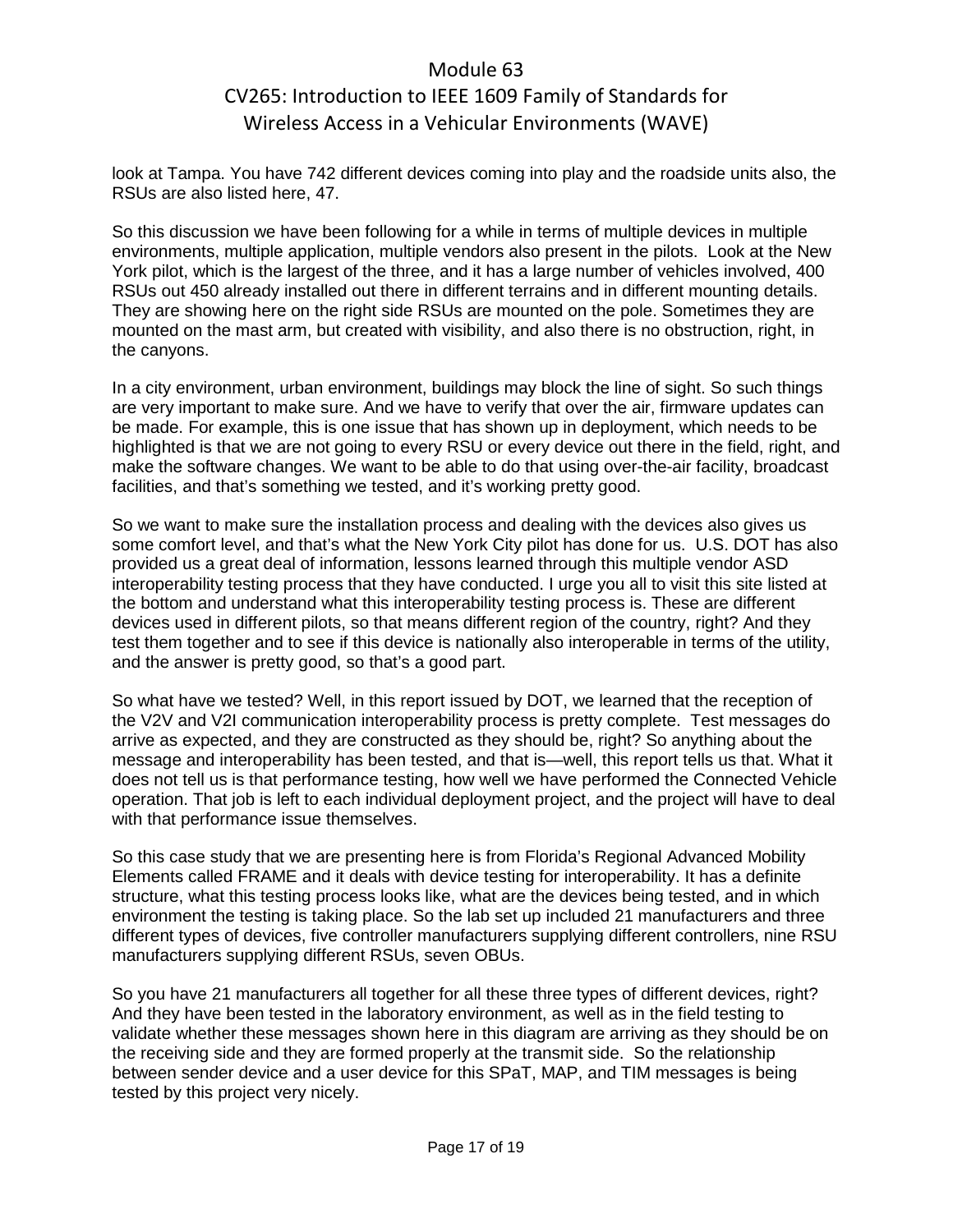So when we look at the details, it tells us a very complex level saying that, "Yes, all the deployment expectations around these different devices from different manufacturers actually has occurred and verified." So to make sure that all our devices are conforming to standard so we get all the benefits that we just mentioned and talked about, conformance to the standards is necessary as the implementation progresses and the requirements are met. So standards specifications must conform to—the WAVE devices must conform to the standards, and conformance is to 1609.3, 1609.4, and all of the standards listed here. The WAVE device must be compliant to that.

1609.3, particularly, implements the LLC layer, both protocols. So we've got to make sure that we've got the support for both protocols, not just one, you know, WSMP, and transmit/receive functionality also has to be verified. So 1609.4, we are discussing here about the receive process, and all of the other transmission process is taking place in a proper way. Details are actually in the standards. I have not discussed this in detail, because the standard is actually very detailed about this particular process. So I suggest you make sure that all of the requirements are included in the specification.

Here's an example of compliance language for dual radios because dual radio is supposed to be a very critical part of your specification writing process. And this example tells us—this is a publication available at the lower link: [https://www.cvp.nyc/project-status.](https://www.cvp.nyc/project-status) I have shown below, and each RSU shall include two radios. You need to be aware early on and make sure that these two dual radio operations is asked for if you are making sure that you will get there. And nominally, all the process is connected to that. For example here, the standard specification means that channel 172 will do this, this and that, right? So that's just an illustration of how DSRC specification can be returned.

Our last activity, which of the following is an incorrect statement? Answer A) WAVE supports both WSMP and IP protocols; B) IPv6 protocols, compliant devices are typically interoperable; C) PICS should be included in a CV project specification; and D) WSA broadcasts opportunity on any channel. Okay. Let's review the answers.

The correct answer is: D) WSA broadcasts opportunity on any channel. It's correct because WSA is typically issued on channel 178. It is reserved for transmission of WSA on 178, right? A is incorrect, because WAVE does support both protocols. B is also incorrect, because they are tested and messages are exchanged for interoperability, and C is also incorrect, because PICS can be used as a checklist. We discussed that, and everybody benefits from using the checklist. There are additional technical resources available, and we have provided this information as well in the supplement, so please look at that.

The supplement provides a lot of details. I would also suggest you look at the standards development effort going on at ITE link: [\(https://www.ite.org/technical-resources/standards/rsu](https://www.ite.org/technical-resources/standards/rsu-standardization/)[standardization/\)](https://www.ite.org/technical-resources/standards/rsu-standardization/). You will gain more information about what the RSU standard development process looks like. And the last, the RSU specification 4.1, is also available, which you can download and consult with your specification if you need to work on that.

So these efforts are to us—are improving the—not only are they improving, but also providing additional information in terms of how to make CV deployment a successful venture. In terms of training modules, [they] are available related to CV listed here. How to test Connected Vehicles